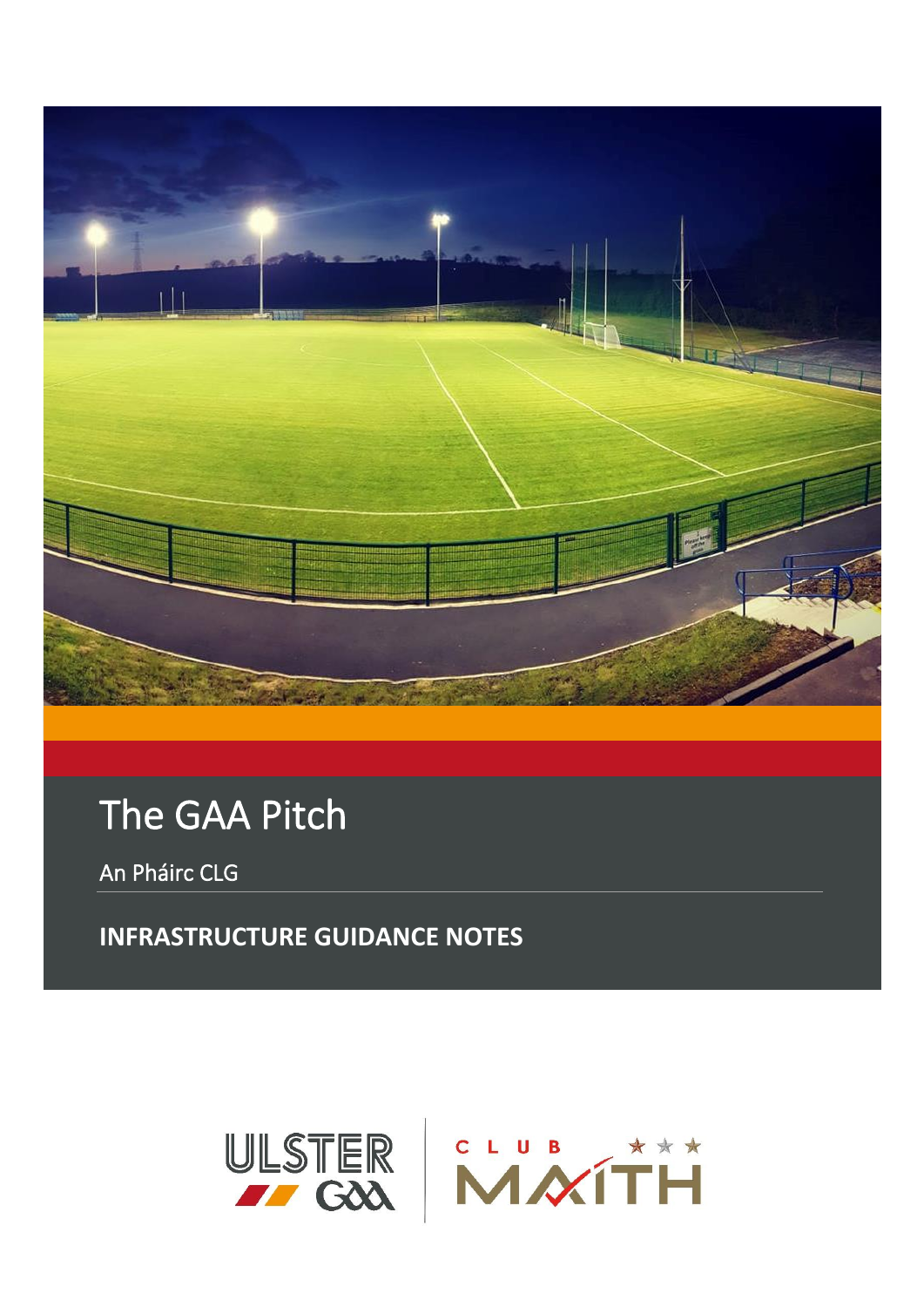#### DO THE MATH

Grass pitches should not be expected to take more than 300 hours of use a year … that's six hours a week year-round or about eight hours a week from February to October, a typical GAA 'season'.

If one Club adult team plays 12 home games and undertakes two one-and-a-half hour training sessions a week for 30 weeks, that's over 100 hours usage in a year. Reserves/seconds could add 25 hours to that total. A Ladies team will easily add the same again, bringing the total to 150 hours.

If an underage team plays ten home games and undertakes one one-anda-half hour training session a week for 10 weeks, that's 25 hours usage in a year. Ranged across U6s; U8s; U10s; U12s; U13s; U14s; U16s; Minors; and U21s that can gross up to well over 200 hours in a year.

Add in Schools; Rounders; Hurling; Camogie; County needs; and other games and training sessions and many Ulster GAA Clubs now need to accommodate well over 400 hours of pitch usage a year.

Cramming that all onto one pitch is not the answer!

## THE GAA PITCH DEVELOPMENT TEMPLATE

Developing a GAA pitch is one of the major projects any generation of GAA Club members is likely to undertake. It should not be done lightly and certainly no part of it should be left to chance. Good analysis and planning should underpin any such project, clubs should find the template below useful:

| <b>ISSUE</b>       | <b>WHICH MEANS</b>                                                                                                                                   |  |  |  |  |  |  |
|--------------------|------------------------------------------------------------------------------------------------------------------------------------------------------|--|--|--|--|--|--|
| Need for the pitch | Plan, plan, plan:                                                                                                                                    |  |  |  |  |  |  |
|                    | Why is the pitch needed?                                                                                                                             |  |  |  |  |  |  |
|                    | Would less than full-size do?                                                                                                                        |  |  |  |  |  |  |
|                    | Who will benefit from it?                                                                                                                            |  |  |  |  |  |  |
|                    | Are there other options available, now or soon?<br>٠                                                                                                 |  |  |  |  |  |  |
|                    | How often will it need to be available?<br>$\bullet$                                                                                                 |  |  |  |  |  |  |
|                    | Does it need floodlights?<br>$\bullet$                                                                                                               |  |  |  |  |  |  |
|                    | Above all go and talk to GAA colleagues who have been-there/done that<br>and where possible, visit their facilities. You'll find they'll be only too |  |  |  |  |  |  |
|                    | glad to help and share experiences with you. Contact Ulster GAA for                                                                                  |  |  |  |  |  |  |
|                    | guidance re Clubs which have recently completed similar projects                                                                                     |  |  |  |  |  |  |
|                    | Look closely at your pitch site in terms of:                                                                                                         |  |  |  |  |  |  |
|                    | Size: is it big enough?                                                                                                                              |  |  |  |  |  |  |
|                    | Expansion potential: 'think in terms of a hundred years rather<br>٠                                                                                  |  |  |  |  |  |  |
|                    | than ten'                                                                                                                                            |  |  |  |  |  |  |
|                    | Access by people and vehicles<br>٠                                                                                                                   |  |  |  |  |  |  |
|                    | Previous uses: filled or contaminated land bring their own<br>$\bullet$                                                                              |  |  |  |  |  |  |
|                    | development difficulties                                                                                                                             |  |  |  |  |  |  |
| Assess your site   | Wildlife issues<br>$\bullet$                                                                                                                         |  |  |  |  |  |  |
|                    | <b>Planning issues</b><br>٠                                                                                                                          |  |  |  |  |  |  |
|                    | Flooding issues: look at these very carefully indeed!<br>٠                                                                                           |  |  |  |  |  |  |
|                    | Services: water and electricity<br>٠                                                                                                                 |  |  |  |  |  |  |
|                    | Relationship with the Club's other activities and facilities (e.g.<br>$\bullet$<br>changing rooms)                                                   |  |  |  |  |  |  |
|                    | Its location relative to other potential users such as local schools<br>$\bullet$                                                                    |  |  |  |  |  |  |
|                    | Potential for athletics provision/a walking-track<br>$\bullet$                                                                                       |  |  |  |  |  |  |



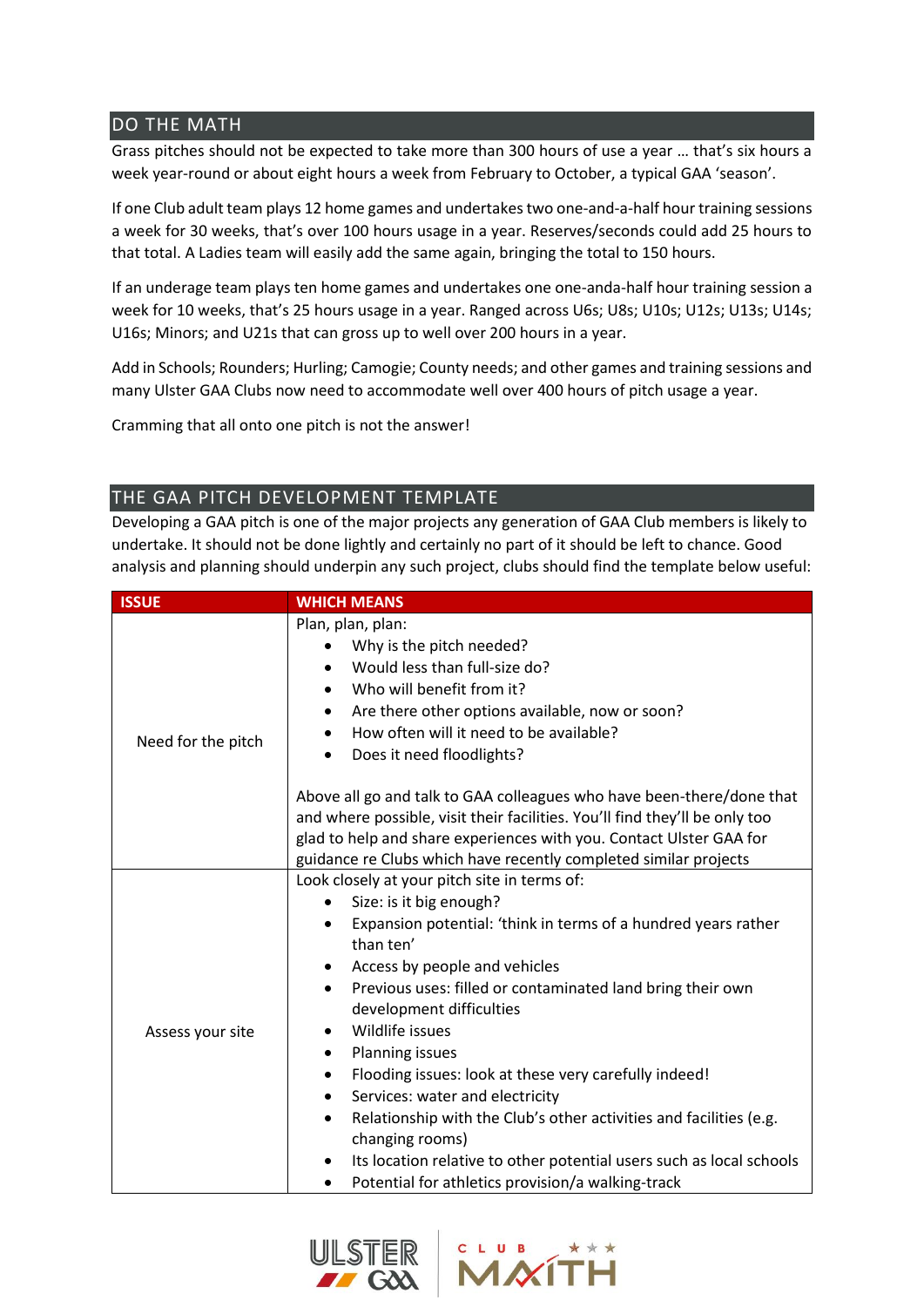|                      | Equipment and materials storage needs (including cones etc for<br>$\bullet$<br>training) |
|----------------------|------------------------------------------------------------------------------------------|
|                      | What the neighbours think: talk to them and share your                                   |
|                      | thoughts with them                                                                       |
|                      | Scope out exactly what you want (pitch type; size; floodlights; fencing;                 |
|                      | etc) based on current and prospective needs: look too at 'added value'                   |
| Specify what you ant | provision for athletics and/or a walking-track or maybe a play area                      |
|                      | associated with it                                                                       |
|                      | You will almost certainly need Planning Permission and, if drainage is                   |
| Approvals            | involved, consent to discharge drain-water: start following these up as                  |
|                      | early as possible.                                                                       |
|                      | Get a reasonably accurate cost of the project and start to look at a fund-               |
|                      | raising strategy. Remember that grants inevitably come with their own                    |
| Cost                 | conditions. The Club needs to have a clear view of (a) what the project                  |
|                      | will cost and (b) where the money will come from. Be sure to factor in                   |
|                      | the ongoing running costs of the new pitch once it's open.                               |
|                      | Get expert advice in: if you're seeking grant aid you'll be required to do               |
|                      | this anyway. It will cost money but it will be money very well spent. This               |
| Plan the work        | support should ensure:                                                                   |
|                      | The work is properly tendered                                                            |
|                      | You appoint a qualified, experienced contractor                                          |
|                      | The work will be properly timed                                                          |
|                      | Traditionally Clubs did this work themselves. It's now a false economy                   |
| Manage the contract  | not to employ a qualified project manager to oversee all the work on                     |
|                      | your behalf. Funders in any case will almost certainly insist on this.                   |
|                      | Most pitch jobs aren't over when you think they're over. There will be                   |
| Completion and sign- | snagging lists; contract retention sums; maintenance requirements (for                   |
|                      | example, sand carpet pitches have to be maintained for a year after                      |
| off                  | completion before they can be played on); and so on. This is technical                   |
|                      | business and is therefore best placed in the hands of a qualified project                |
|                      | manager.                                                                                 |
|                      | The work doesn't stop when the pitch opens. As highlighted elsewhere                     |
| Maintenance          | in this Note, proper pitch maintenance is essential. Make sure this is                   |
|                      | programmed and carried out.                                                              |

# GAA PITCH SIZES

There is no set constant size for a GAA pitch but for all official games at above U15 level GAA pitches should be between:

- 130m and 145m long
- 80m and 90m wide

Rule 1.1, Rules of Specification, of the GAA's Official Guide allows Counties to reduce, via their Bye-Laws, the dimensions of pitches used for Under 15s and younger age groups. There should also be at least a further 4m between the pitch side-line/end-line and any surrounding fence. That means that to provide minimum and maximum GAA pitches the following land takes are needed:

- Maximum size pitch: 155m x 100m … or 15,500 sq. m … or 1.55 hectares or 3.70 acres
- Minimum size pitch: 140m x 90m … or 12,600 sq. m … or 1.26 hectares … or 3.11 acres

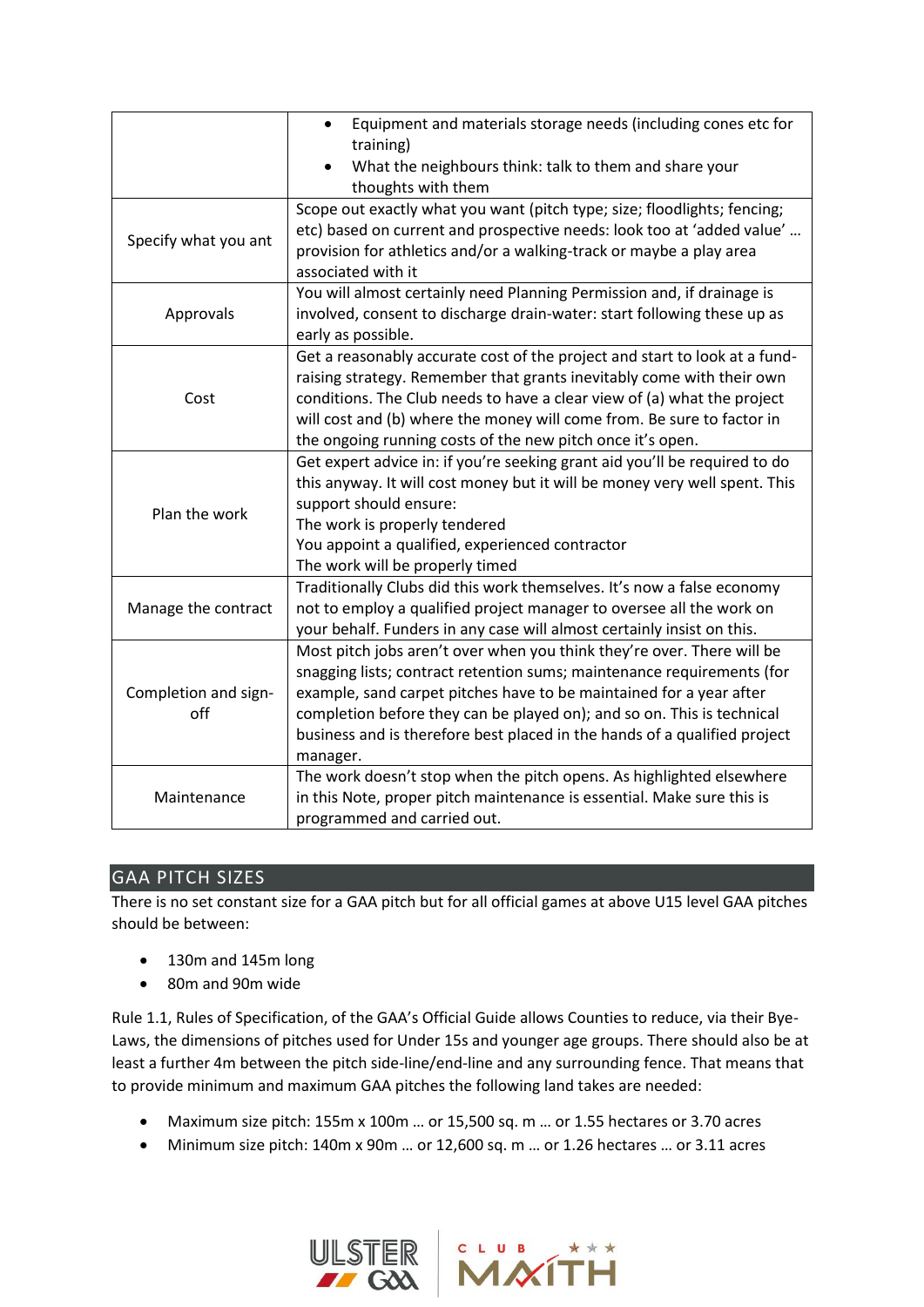• It goes without saying that these land takes are the rectangular areas that are needed: when securing land for a GAA pitch significantly more than the 3.11/3.70 acres of playing area may be involved. Similarly, it can often be useful to provide a pitch area that is wider than the maximum 90m: this extra space can be used to set out meaningful playing/training areas across the pitch.

In the Six Counties, to be eligible for grant aid a pitch (in any sport) has to be two-thirds minimum size: that means that to be eligible for Sport NI grant aid a GAA 'training pitch' has to be at least 92.4m x 60m … or 5,544 sq. m … or 0.55 hectares or 1.4 acres.

GAA pitches are ideally oriented NW/SE or NE/SW. This allows best use of the sun for growing grass and drying the surface whilst minimising the impact of the setting sun on players, coaches and spectators.

Best practice is that pitches should be cambered, ie sloped gently from the centre towards each endline and towards each side-line. They should aim for a maximum centre-to-endline slope of 1:80/100 and a maximum centre-to-side-line slope of 1:40/50. These cambers will produce a maximum fall of 0.87m along the length of the pitch and one of 0.56m across its breadth. The slope helps to get rid of surface water after heavy rain but is not noticeable to the naked eye nor to players using the pitch. Also remember that surfaces sloping down towards your pitch will throw water down onto it.

# TRADITIONAL PITCH DRAINAGE

Whilst different soil types require different drainage solutions, traditional pitch drainage usually takes this form:

- Drains running across the pitch, between 5m and 10m apart and at a fall of no more than 1:200
- Main drains running along the side of the pitch but outside the playing surface and including man-hole inspection chambers
- Drains/main drains should always empty out into a good, effective outfall
- Pitch drain trenches are usually 450/650mm deep with a 100mm perforated pipe at the bottom.
- The trenches are filled with 6/10mm aggregate to within 150/200mm of the top.
- A 50mm cap of blinding (rough sand/grit) placed on top of the aggregate fill.
- The trenches are topped out with soil: 150mm is usually needed to promote and sustain a healthy grass sward.

Many pitches complement their basic drains with a slit drains system. This involves:

- Cutting a series of slits at right angles to the drains and running through the drains' backfilled sections.
- Slits about 0.5/2.0m apart; 250/300mm deep; and 50mm wide.
- 6/8mm aggregate fill put into the slits.
- Heavy top dressings of sand (100+ tonnes) are needed on the pitch after the slit drains are put in.

The aim should be to produce a surface that can drain away at least 100mm of water an hour.



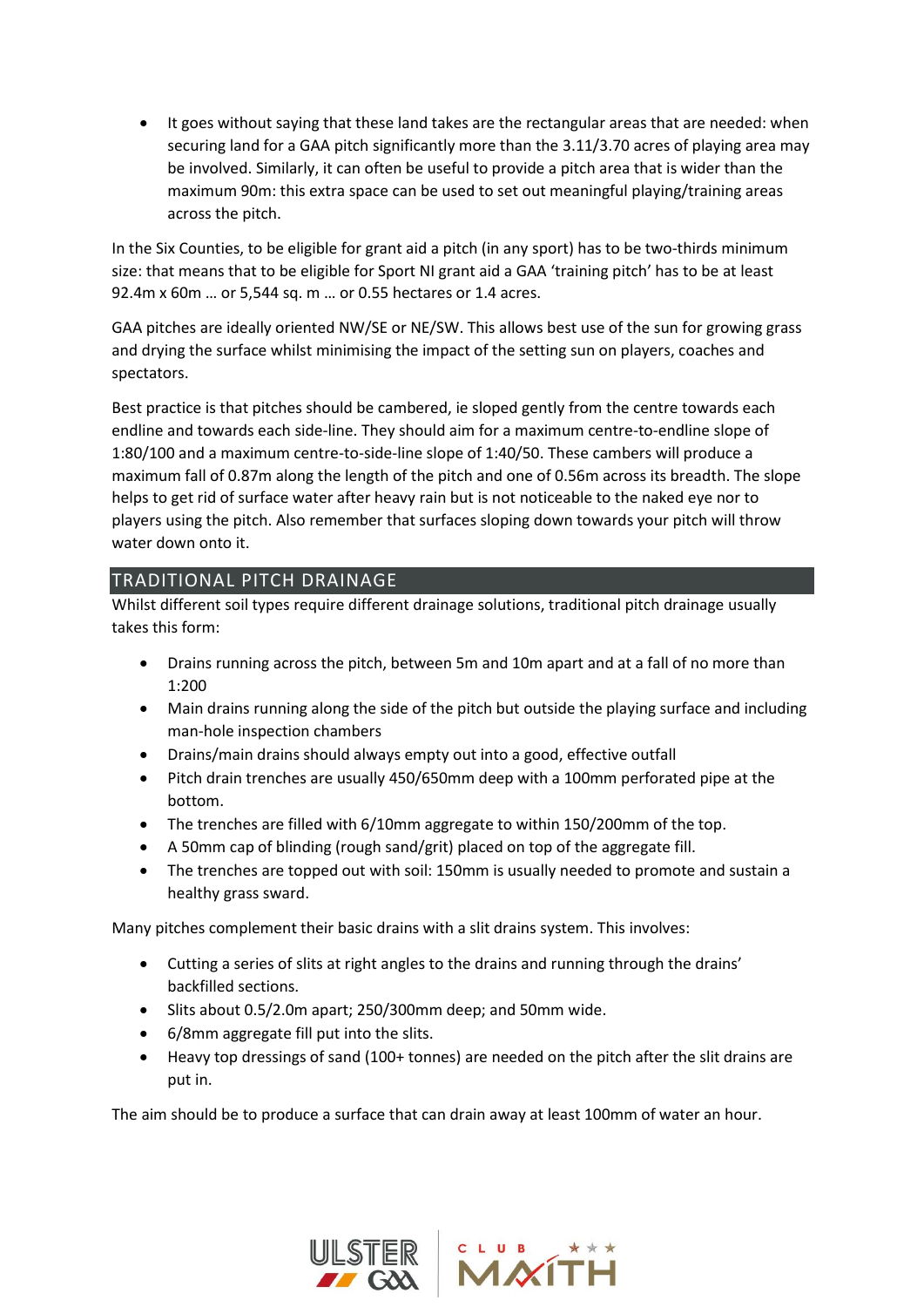# THE 'SAND CARPET' PITCH

Sand Carpet pitches include the traditional drainage lay-out described above but have a particular construction method. Essentially this involves:

- Stripping off the top-soil.
- Levelling out the sub-soil/strata lying under the top-soil.
- Putting back the top-soil evenly over the levelled out sub-soil/strata.
- Installing a drainage system as described above.
- Adding a top layer of up to 300mm of 'dead sand': in Ulster that's usually Lough Neagh sand.

#### **Sand carpet pitches:**

- Drain very well and are usually playable when traditional pitches are waterlogged.
- Can therefore accommodate more usage and be available in the autumn/winter/ early spring.
- Can get hard in times of drought and will need watering/irrigation.
- Require high levels and standards of maintenance.
- Because sand is lower in nutrients than soil will need higher levels of fertilising. Generally sand carpet pitches are more hard-wearing than normal or 'traditional' soil pitches and can therefore, with the correct maintenance, deliver much higher levels of usage.

Generally sand carpet pitches are more hard-wearing than normal or 'traditional' soil pitches and can therefore, with the correct maintenance, deliver much higher levels of usage.

## GRASS PITCHES: DO'S … DON'TS … AND THINGS TO BE AWARE OF

Avoid having trees near your pitch: leaves have to be swept up or else they create humus which damages the grass

As a rule of thumb, an Under 15 player is reckoned to do half the damage to a pitch that an adult does: in GAA we should take that with a pinch of salt given the numbers we typically have involved in blitzes; Go-Games; etc and the fact that we can have up to 72 Go-Games players using one of our full-size pitches at the same time

Avoid stockpiling top-soil for long periods and if you have to, limit the height to 2m and firm its surface so rain-water runs off

A pitch should be rested for two weeks after it is scarified

Sand soils lack the nutrient retention properties of clay soils. This means that nutrients are washed from the soil, away from the grass and therefore have to be replenished more frequently: that means fertilising.

Grass cuttings can no longer just be 'dumped' but need to be disposed of properly

Don't use weed-killer or creosote for lining a pitch: they burn the grass and encourage holes to appear in the soil/sand beneath

In the same way guard carefully against fuel spills

Do not use a frosted pitch: walking on frozen grass breaks the blades of grass and they can take a long time to recover. Driving a vehicle on a frosted pitch can do serious damage to the grass.

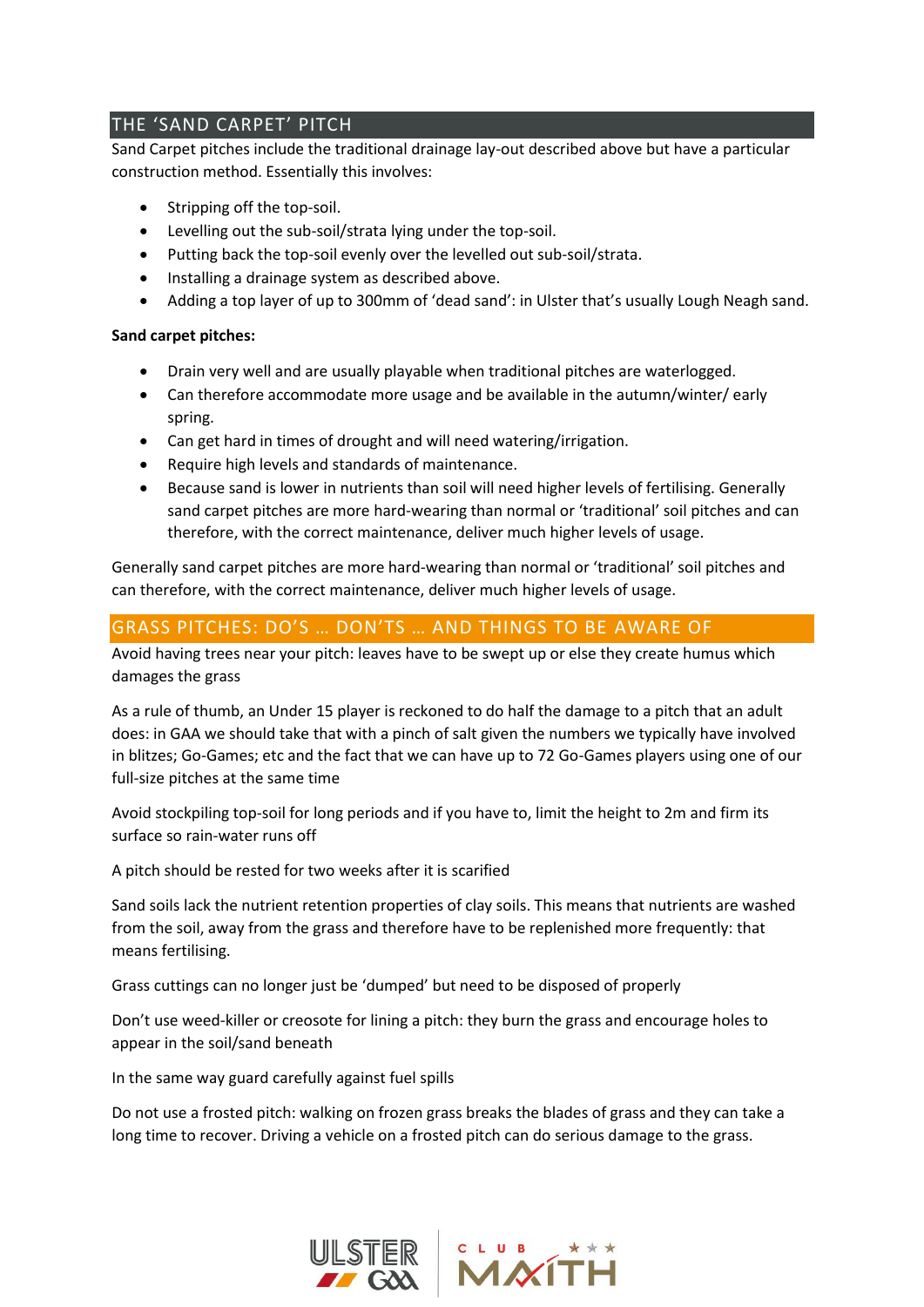# GAA GOAL POSTS

By Rule GAA goal posts must be at least 12m high and 6.5m apart, with the underside of the crossbar 2.5m from the ground. It is not just stating the obvious to remind ourselves that heavily worn goal-mouths can result in the cross-bar being too far from the ground level.

Stanchions to hold goal-nets should slope downwards and extend at least 1.6m back from the main goal post at ground level.

Goal posts must be fit for purpose and manufactured from suitable materials. Virtually all GAA goal posts are now made of metal and should:

- Be of a circular hollow section of 114mm diameter for the first 5m, then reducing equally to an 89mm diameter and further reducing to a 76mm diameter if appropriate
- Have a 5mm wall thickness where the diameter is 114mm and a 3.2mm wall thickness where the diameter is 89mm or 76mm.

Include a cross bar of an 89mm diameter with a 4mm wall thickness

All edges should be rounded and free of sharpness and materials used should conform to EN 10219 S275J2H or EN 10219 S355J2H.

A strong anchorage at the base of the goal posts is essential and should involve:

A base construction of 1.2m x 0.75m x 1.0m deep or ground sockets of 1.2m deep.

The top of the base or the ground sockets stopping at least 100mm below ground level.

Because ground conditions can vary greatly from pitch to pitch, a Structural Engineer's advice/approval on the anchorage needed is recommended.

Goal posts should be painted with three coats of an external paint, with a built up of 300-micron thickness. Galvanising to comply with BS EN ISO 1461: 2009 is an alternative to the paint system.

Goalposts can be manufactured from circular aluminium. Expert advice is required for the design, grade and size of materials to be used. The advantages of the use of aluminium include:

- low maintenance
- smaller anchorage requirements

Not least because goal posts are almost always the most exposed part of any GAA Club's infrastructure, good maintenance is essential and regular inspections and recommended maintenance should be carried out.

#### GAA BALL CATCH NETS

Ball catch nets are now an established part of almost every GAA pitch. They are virtually always found behind the goals but also, increasingly, are needed to prevent balls from landing on other properties; on roads; and/or in waterways. A catch net's height and width will vary depending on the net's purpose and its surroundings.

A catch net 12m high and 25m long will provide good prevention from ball spillage behind the goals. Nets should be located at least 5m from the end line (the same as fencing, see below), and should be centred on the goals/scoring space.

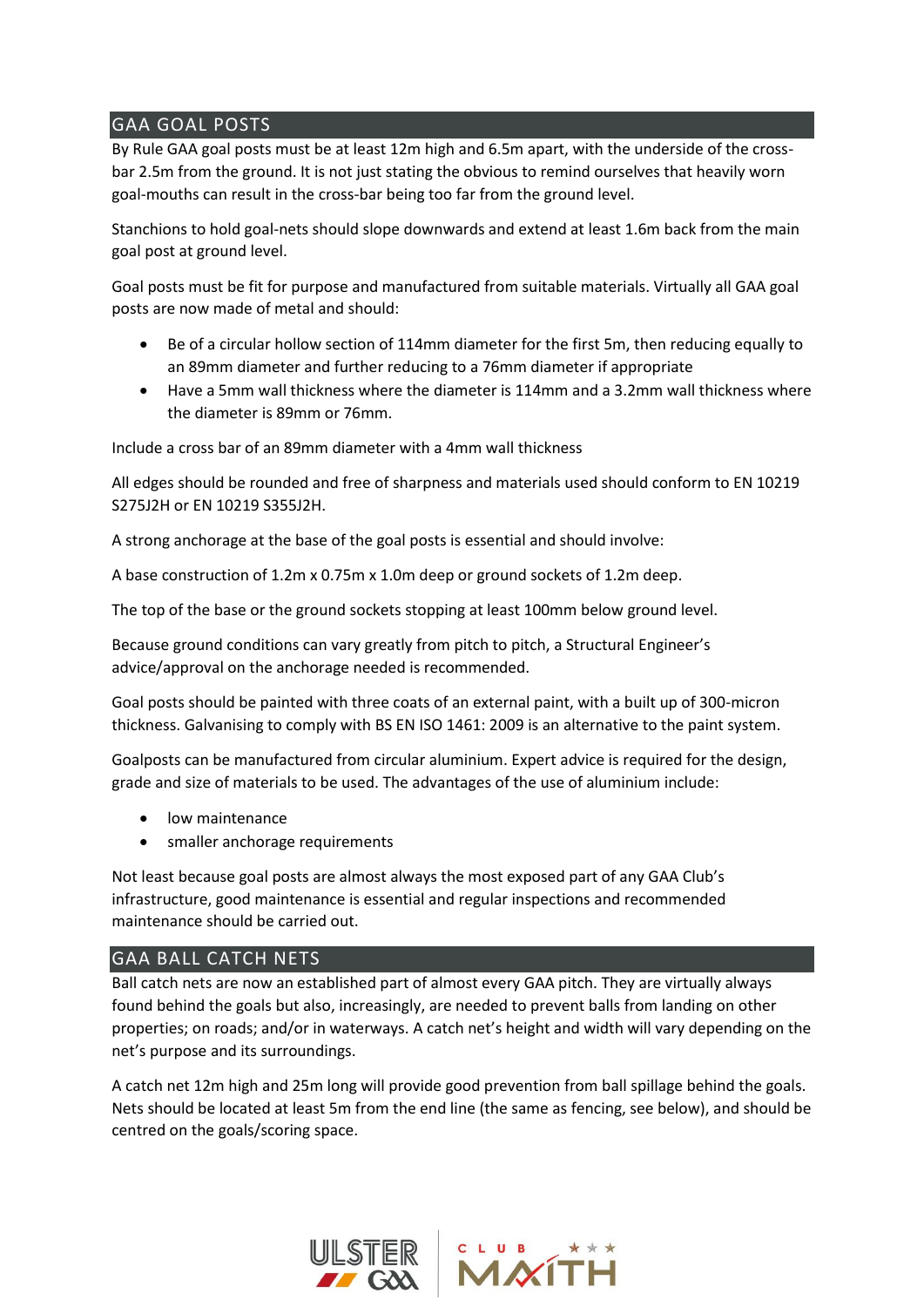The ball catch net should be constructed from suitable materials, firmly anchored in the ground and fit for purpose in all aspects. A 12m high x 25m long catch net will require:

- A main structure comprising two made-up galvanised circular hollow section posts of 168mm diameter (reducing to 139mm diameter at 7m high) and with a constant wall thickness of 5mm.
- Support provided to these posts in two directions, ie a diagonal support of 114mm x 3.6mm circular hollow section fixed to the back of the main post will form the support in one direction.
- This diagonal support should be fixed to a base plate 2.5m from the main post and at 7 metres from ground level.
- A 12mm thick galvanised wire rope fixed to the top of the main post and secured to a concrete base 6m from the main post in the direction of the pitch corner flag will form the support in the other direction.
- Eight x 6mm galvanised, tensioned wire ropes at 1.5m centres running the full 25m length will support the net in the wind: the wires should alternate on each side of the net (to combat changes in wind direction).
- The main net should be strapped to a tensioned 12mm galvanised wire rope, forming a rectangle to match the size of the net.
- Nets should be manufactured from 3mm diameter polypropylene water-resistant material, in 50mm x 50mm squares and with a border rope.
- The net material should comply to: 209-045-04 high tenacity UV stabilised polypropylene) Weight: 150 grams per m/sq. with a burst strength per mesh: 1.25KN).

All circular hollow section members used should conform to EN 10219 S275J2H or EN 10219 S355J2H whilst galvanising should comply with BS EN ISO 1461: 2009.

The two main bases should be 2.6m x 1.2m x 1.5m deep approximately, with two reinforcing mesh panels.

The two secondary bases (to withstand the pull on the diagonal wire ropes) should be 750mm x 750mm x 600mm deep.

Again, because ground conditions can vary greatly from pitch to pitch, a Structural Engineer's advice/approval on the base sizes needed is recommended.

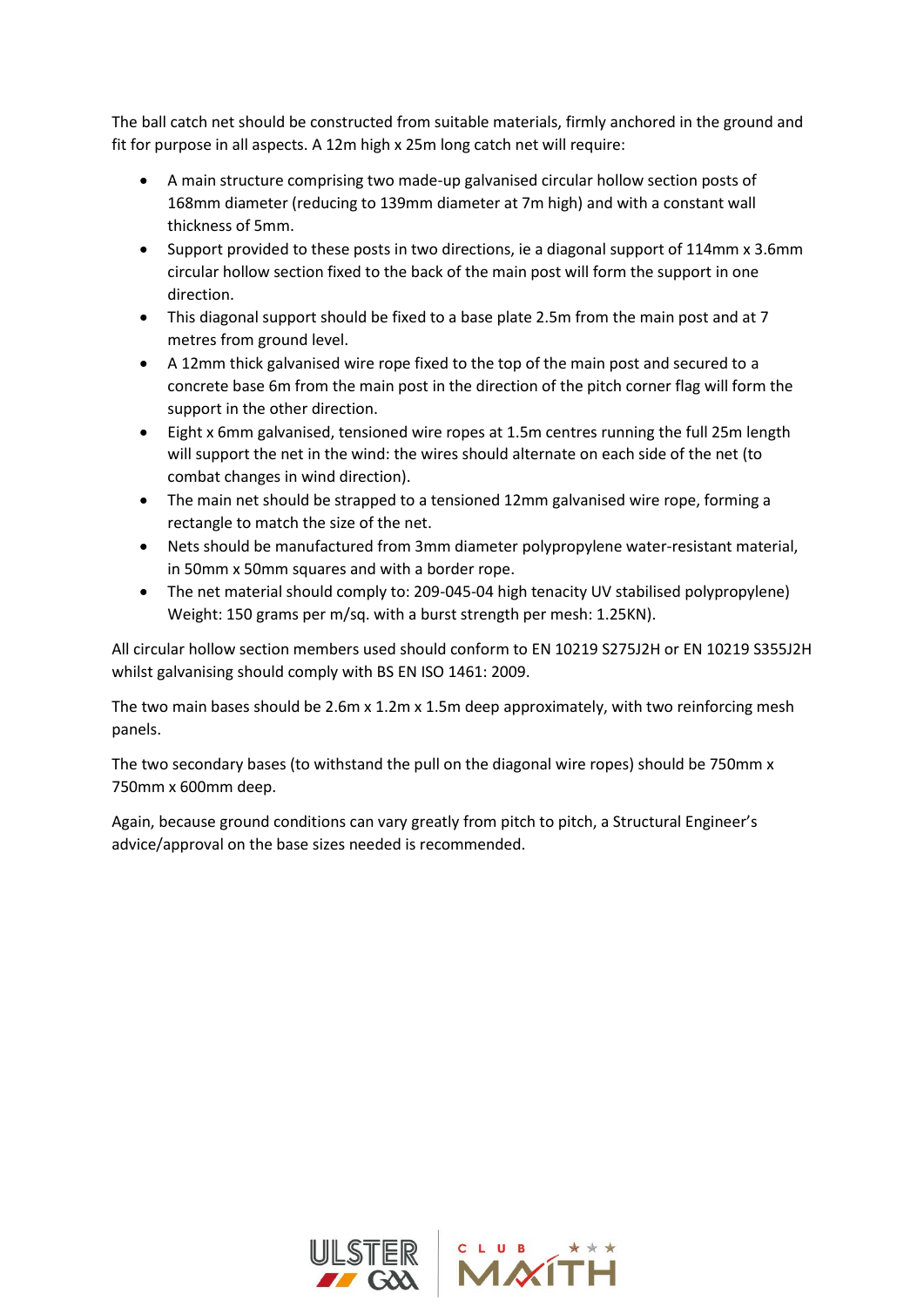#### PITCH MAINTENANCE

Good maintenance is fundamental to the quality; use; and longevity of a GAA pitch. A notional annual maintenance calendar is set out below:

| <b>ACTIVITY</b>                                                | J | F            | M            | A            | M            | J            | J            | A            | S            | O            | N | D |
|----------------------------------------------------------------|---|--------------|--------------|--------------|--------------|--------------|--------------|--------------|--------------|--------------|---|---|
| Mowing (to 40mm or 1/1.25" for<br>hurling and 75mm or 2/3" for |   |              |              | ✓            | ✓            | ✓            | ✓            | $\checkmark$ | $\checkmark$ | ✓            |   |   |
| football)                                                      |   |              |              |              |              |              |              |              |              |              |   |   |
| Scarifying                                                     |   |              |              | $\checkmark$ |              |              |              |              |              |              |   |   |
| Fertilising                                                    |   |              | ✓            | v            |              |              | $\checkmark$ | $\checkmark$ |              |              |   |   |
| Re-seeding                                                     |   |              |              | $\checkmark$ | ✓            |              |              | $\checkmark$ | ✓            | ✓            |   |   |
| Top-dressing                                                   |   |              |              |              |              |              |              |              | ✓            |              |   |   |
| Weed/disease/pest control                                      |   | $\checkmark$ | $\checkmark$ | $\checkmark$ | ✓            |              |              |              |              | $\checkmark$ |   |   |
| Irrigation                                                     |   |              |              |              | ✓            | $\checkmark$ | ✓            | ✓            | ✓            |              |   |   |
| Sanding (100 tons per pitch)                                   |   |              |              |              | $\checkmark$ | ✓            |              | ✓            |              |              |   |   |

A pitch maintenance Log Book (What has been done by Who; How; and When) should be maintained.

#### BASIC TERMS

Aeration increases the availability of air to soil and roots. Surface aeration involves the removal of thatch and debris at the base of the grass plant. Sub-surface aeration involves the creation of airfilled pathways between the surface and the soil below.

Scarification involves the mechanical raking of the pitch surface to remove underlying thatch or moss material.

Verti-draining involves machines opening holes or slits about 25mm wide and 300mm deep across the pitch surface. It de-compacts the soil and breaks any pans that may have formed in it. Vertidraining improves drainage (but is not a long-term solution); gets rid of surface water; and promotes grass growth. It is carried out once or twice a year only.

#### THE 3G PITCH

The 3G pitch is an increasingly common artificial playing surface which its promoters believe "feels like grass, looks like grass and plays like grass". It provides a more natural bounce of the ball than previous artificial surfaces and gives players a good underfoot grip. Friction burns to the skin are much less likely and the consistent impact absorbency of the surface is believed to reduce stress related injuries.

Pushing off; jumping; running; stopping; and tackling – all central to gaelic games - are all possible without additional risk of injury.

The key benefit of 3G is its usability. Whilst a grass pitch can accommodate about 300 hours of use a year a properly-maintained 3G pitch could readily accommodate 1,500 hours. Unlike a grass pitch,

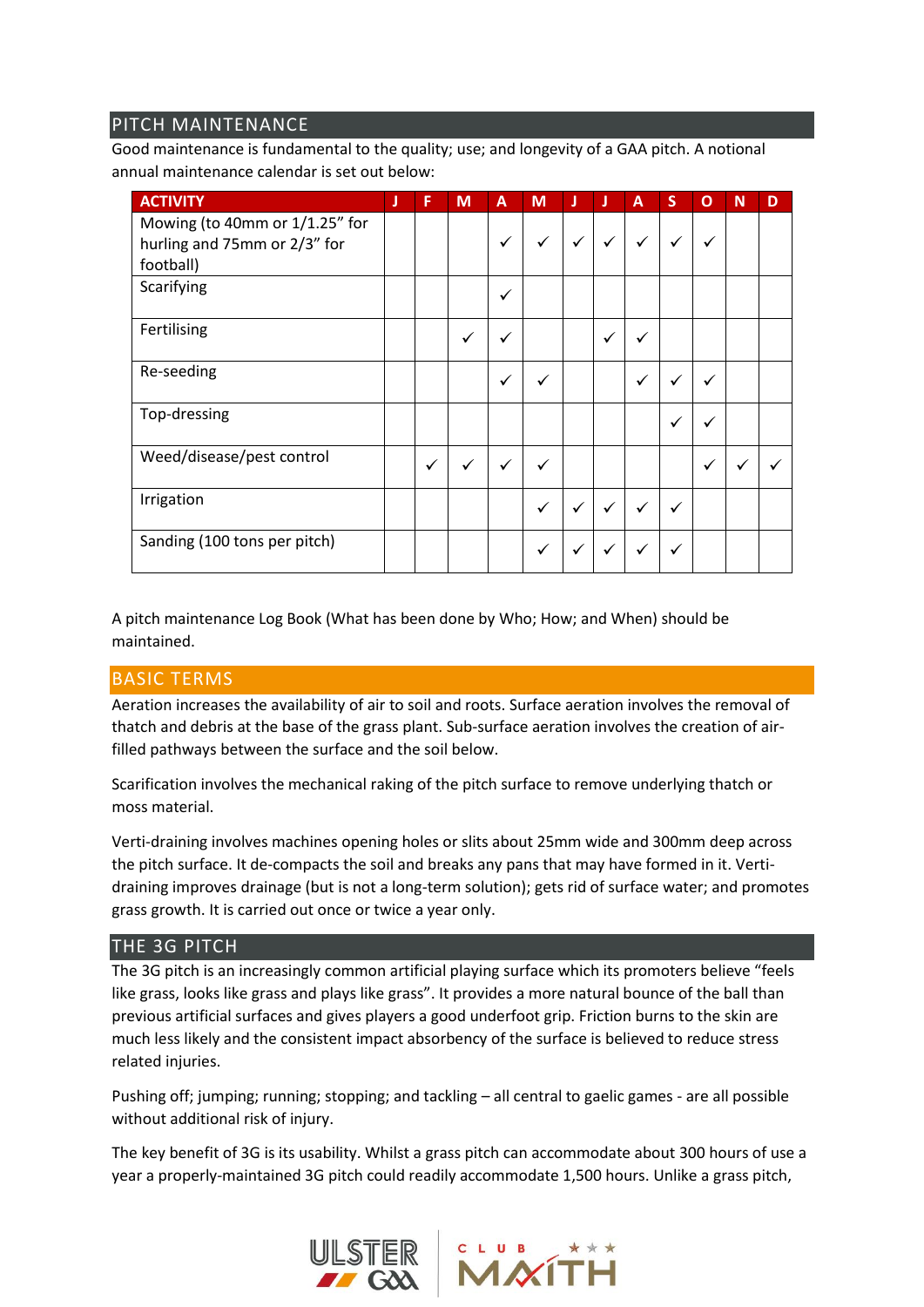especially in wet weather, one game/session can be scheduled after another on a 3G pitch. In the same way whilst summer heat/drought will harden a grass pitch, 3G will retain its impact absorbency … though it will attract and retain heat more than grass will.

In practical terms of course, significant year-round use of a 3G pitch will require floodlighting.

One important capacity that a 3G pitch brings to GAA Clubs is its ability to earn an income through hire out to users. This is something that needs to be carefully considered as 3G is expensive to install (around £0.75m/€0.90m for a full-size GAA pitch) and to maintain.

The 3G pitch is laid down in a number of layers as follows:

|             | <b>LAYER</b>   | <b>WHAT IT IS</b>                                                                                                                                                                                                                                                   |
|-------------|----------------|---------------------------------------------------------------------------------------------------------------------------------------------------------------------------------------------------------------------------------------------------------------------|
| <b>Top</b>  | Surface        | Polyethylene fibre pile, 50/75mm long with a lower-<br>level quartz sand layer added in and then topped with<br>loose rubber granules: contrary to common opinion the<br>'carpet' is not stuck down but is held in place by the<br>weight of the sand and granules. |
|             | Shock - Pad    | Rubber shock-pad providing 'give' underfoot                                                                                                                                                                                                                         |
|             | Porous macadam | Receiving course of open-textured macadam which<br>allows surface water to soak through quickly                                                                                                                                                                     |
|             | Membrane       |                                                                                                                                                                                                                                                                     |
| <b>Base</b> | Base           | Consolidated but permeable base of frost-resistant<br>crushed stone                                                                                                                                                                                                 |

Because it replicates so many aspects of a natural, grass playing surface it's important to remember that a 3G pitch needs to equally replicate all the safety requirements of grass pitches such as a 5m run-off strip beyond the side-line/endline.

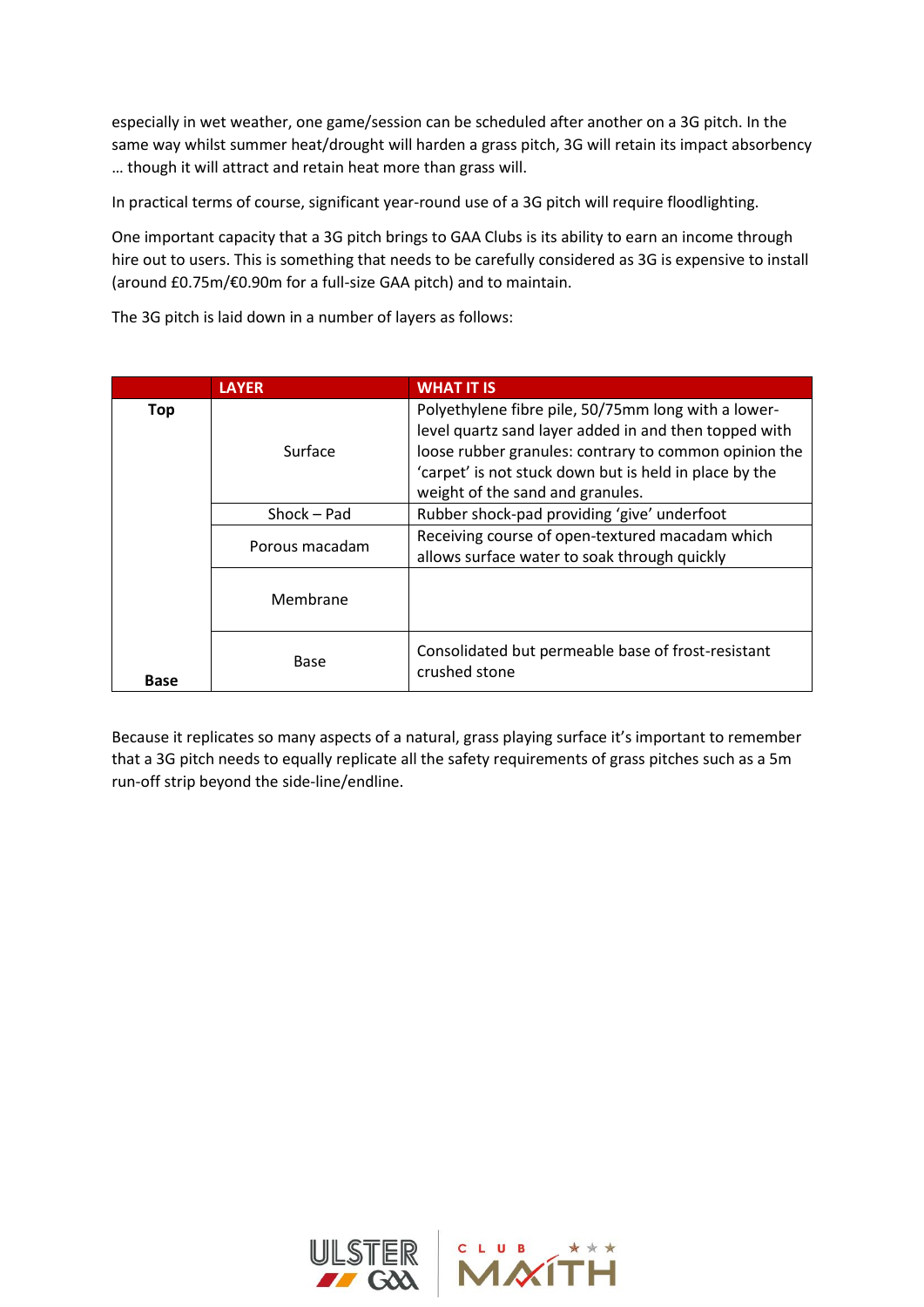# MAINTAINING THE 3G PITCH

Again, contrary to common opinion, 3G pitches are not maintenance-free but actually require substantial structured and regular maintenance. Some estimates suggest that whilst a 3G pitch can deliver 35 hours of use a week it can also require eight hours of maintenance a week.

It usually takes 2/3 months for a new pitch to reach its optimum level of performance. During this time, it should be lightly groomed using soft/medium bristle brushes. Sand and granules should be added as needed. The pitch should not be heavily brushed.

| <b>WHAT</b>                                                                                             | <b>HOW OFTEN</b>                      |  |  |  |  |
|---------------------------------------------------------------------------------------------------------|---------------------------------------|--|--|--|--|
| Cleaning (leaves; litter; chewing gum; mud; etc)<br>so as not to allow debris to infiltrate the surface | Daily if possible                     |  |  |  |  |
| pile and infill                                                                                         |                                       |  |  |  |  |
| Brushing (to straighten the pile; keep infill                                                           |                                       |  |  |  |  |
| loose; help drainage; and inhibit moss/algaes):                                                         | Weekly                                |  |  |  |  |
| brush it lightly after every 8/10 hours of play                                                         |                                       |  |  |  |  |
| and aggressively after every 40 hours                                                                   |                                       |  |  |  |  |
| Grooming and distribution of infill (which over                                                         |                                       |  |  |  |  |
| time moves away from high usage parts of the                                                            | As required, usually 2/3 times a year |  |  |  |  |
| pitch): apply algaecide and moss-killer                                                                 |                                       |  |  |  |  |
| De-compaction of the infill                                                                             | Annually                              |  |  |  |  |
| Rejuvenation (i.e. to compensate for the fact                                                           |                                       |  |  |  |  |
| that the pile will have worn down to 30/40mm                                                            | After 5/6 years                       |  |  |  |  |
| and the sand/granules will have become                                                                  |                                       |  |  |  |  |
| compacted and polluted)                                                                                 |                                       |  |  |  |  |
| Replacement of the surface pile                                                                         | Every ten years                       |  |  |  |  |

After that, a 3G pitch maintenance programme is likely to involve:

A maintenance log book should always be kept for the pitch.

Because 3G pitches can accommodate plenty of playing use people often think they can take whatever is thrown at them. This is not the case. Even a simple thing like people walking onto 3G with muddy shoes will pollute the pile and infill and encourage algae and moss to grow which in turn make the pitch slippery and dangerous. Entrances to the pitch (ideally there should be one only) should be controlled and be fitted with walk on/off mats; footwear brushes; and litter bins. If at all possible 3G pitches should be accessed via properly-surfaced paths and not via muddy areas.

Signs banning the following should be clearly visible:

- Smoking
- Chewing gum
- Cans; bottles; and glasses
- Taking food/drinks onto the pitch
- Dirty/muddy footwear
- Footwear with metal blades or studs
- Vehicles (unless to do with maintenance) and bicycles
- Dogs (or any animal)

# WINTER USAGE

A capacity for winter use is another benefit of 3G. Snow and ice won't harm it and whilst it's not recommended to use a pitch when it's freezing, if absolutely necessary the pitch can be salted using vacuum-dried salt (but not rock salt). 3G can be played on if there is a light cover of snow but



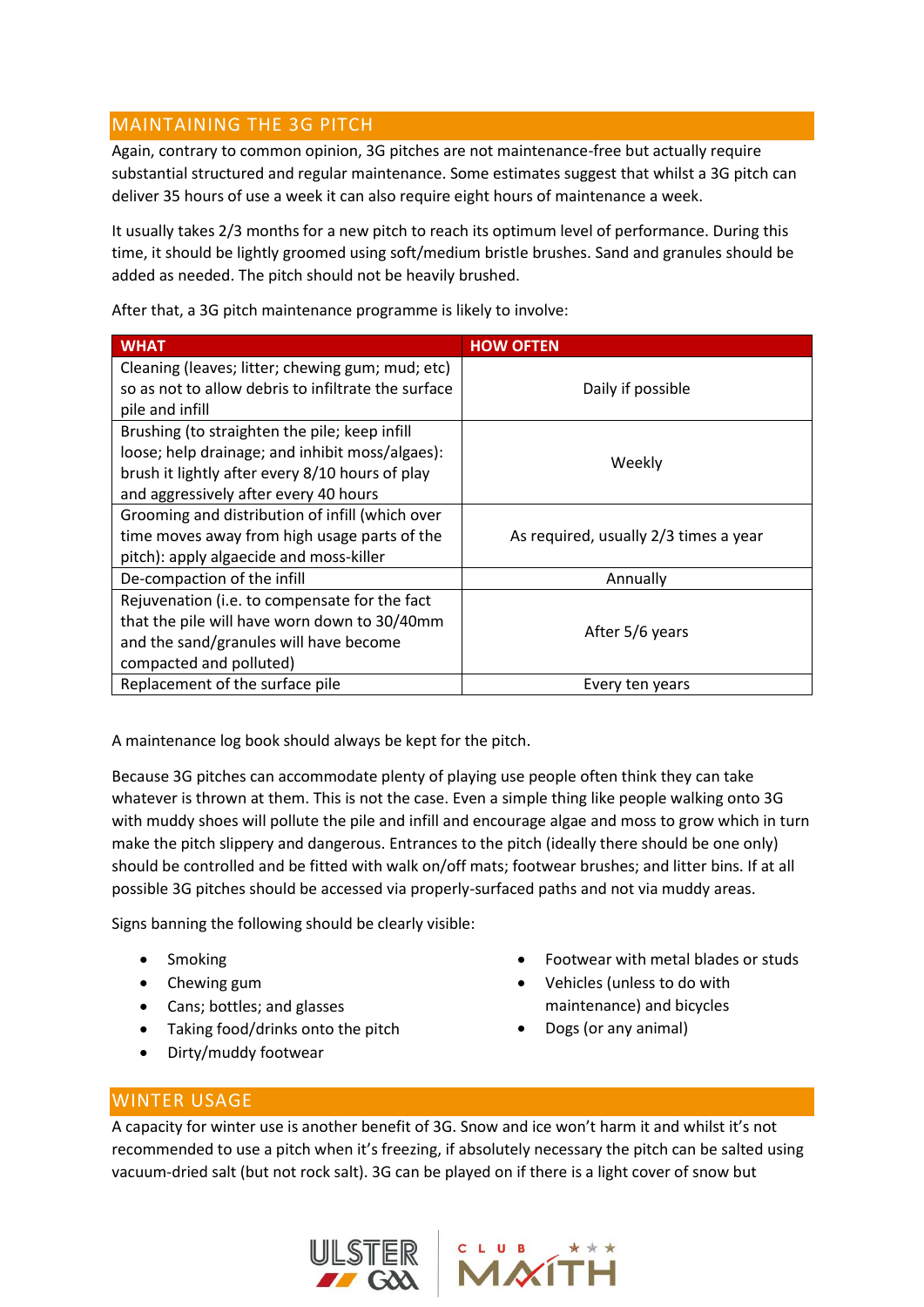studded footwear should be worn. Heavy snow should be removed using wooden (not metal) snow shovels or scrapers but care is needed not to pull out the pile fibres.

Finally, because it's essentially a 'big mat' a 3G pitch can literally be lifted off the ground by flood water. Clubs therefore need to be very careful about where they might locate such a pitch.

## DUG OUTS

Team dug-outs are now an essential part of any GAA pitch, including pitches that are used for training only.

Traditionally built from masonry, dug-outs are now made from a range of materials, including modern transparent substances. Before proceeding with installing dug-outs, Clubs should look carefully at what would be the best location for them. Issues to consider are:

- The direction of the prevailing winds and the setting sun.
- Whether 'Home' and 'Away' dug-outs should be physically separated.
- How a water and electricity supply might be provided.
- What space is available and where. A GAA team dug-out should aim to accommodate (at least) 12 people sitting down: as in a changing room, there should be 500mm (by 450mm deep) of bench space per person. A 12-person dug-out will therefore be 6 metres long; should be 2 metres high (to allow people to stand up and to avoid players colliding with them: and 1 metre deep (to provide reasonable protection and shelter).

For pitches which are heavily used for underage games and training, Clubs might want to consider providing even larger dug-outs (to accommodate 'inactive' players during blitzes etc).

Two 12-person dug-outs plus accommodation for six match officials/others will require a dug-out area of 15 metres by 1 metre, parallel with the field of play.

Other guidance re dug-outs includes:

- The front of the dugout should be at least 5m back from the pitch sideline.
- Floor levels should be slightly above ground level to avoid drainage/water problems.
- Floors should be non-slip.
- Perspex/similar material dugouts don't totally block the views of people behind them.
- Dug-out roofs and walls throw off rainwater: this needs to be drained away.
- A 'private, closed-off corner' should be considered for women players who may have to change playing gear.
- It can be appropriate to include a locker in the dug-out to store cones and training gear

#### PITCH FENCING

The core purpose of pitch fencing is to demarcate the boundaries between players and spectators. It is not there to fence people in or out. Walls should never be used to provide GAA pitch boundaries. The basic principles for good fencing are:

- Site the fence at least 4m back from the pitch side-line or end-line.
- Leave another 5m between the fence and any spectator terracing or stand.
- Set the fence height at 1.5m.
- Use metal fencing (usually a metal frame with chain-link wire or mesh) if at all possible (Ireland's climate does not take kindly to wood).



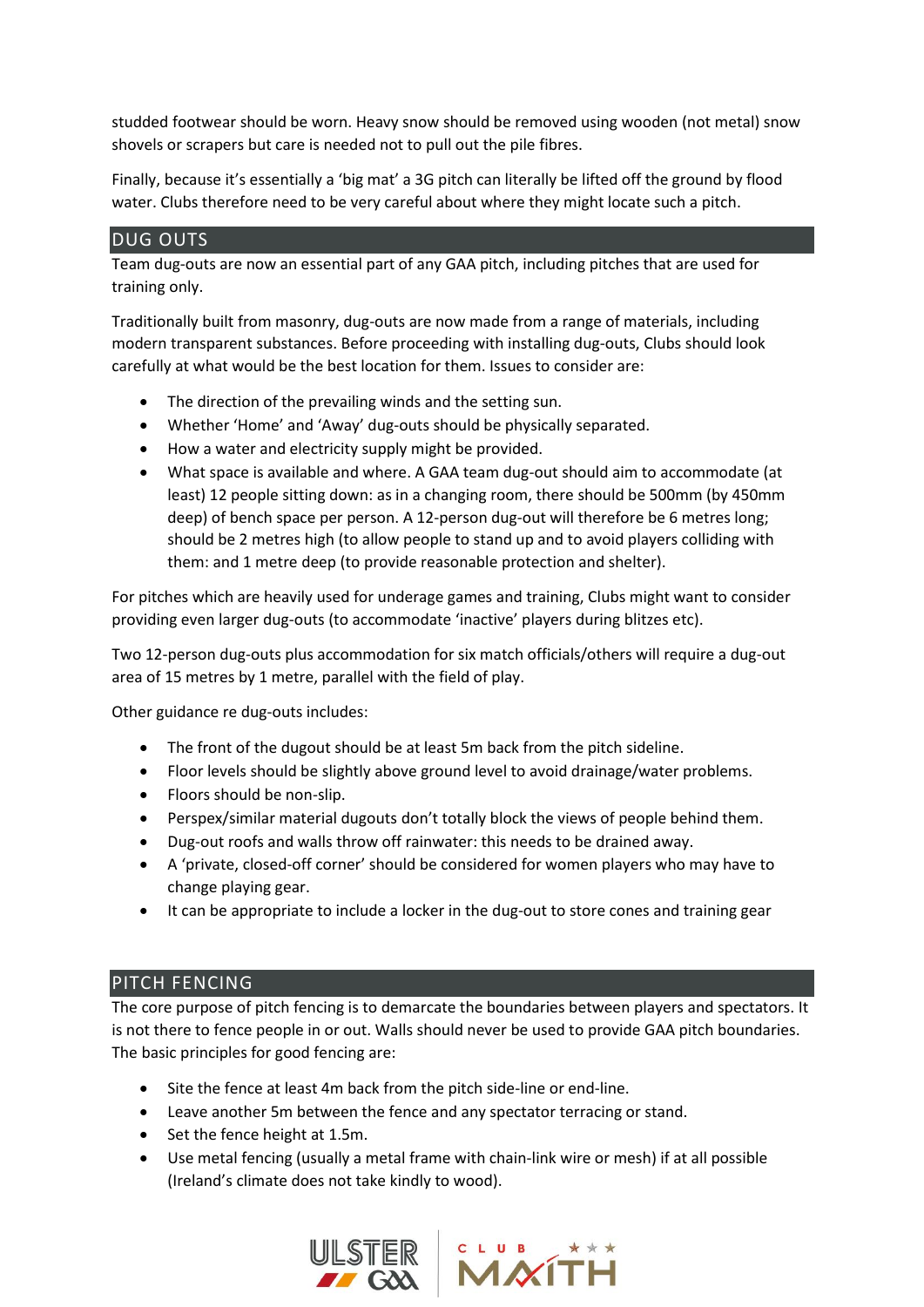- Do not have any sharp edges or points in it
- Make sure the metal is galvanised and/or well-painted/powder-coated.
- Set the fence in a concrete base at least 500mm wide and 150mm deep.
- Work out where gates should be placed (to provide access for players/mentors; maintenance equipment; and emergency vehicles).
- For 3G pitches, gates are the key means of controlling/reducing the amount of 'pollution' that can unknowingly be carried onto the pitch surface.
- Because of their greater levels of more intensive use, 3G pitches sometimes need higher fencing: many 3G pitches use a 3.5m fence, rising to 5m behind the goals.

# FLOODLIGHTING

In recent years floodlights have become a growing part of the GAA Club physical fabric. Some of the basic considerations Clubs should be aware of here are:

- Floodlights inevitably increase the usage of pitches … and at the more difficult times of the year: as a rule of thumb, always floodlight your second/training pitch before considering it for your main pitch.
- Basically, the higher the floodlighting columns, the better the lighting on the pitch: the more the lamps point straight down onto the pitch, the less light is lost.
- Poor lighting presents a risk as players then struggle to judge distances and the whereabouts of other players etc.
- Clubs should aim for columns of at least 21m in height.
- GAA pitches usually require eight such columns, four along each side.
- The columns should be sited beyond the 5m run-off around the pitch.
- Lamps require maintenance; replacement; and re-focusing (each lamp targets a particular area of the pitch): access to the top of the columns is therefore a requirement
- 'Self-lowering' columns are therefore to be preferred.

Floodlights require Planning Approval … and Roads Authorities will be concerned to ensure that light does not spill onto adjacent roads, blinding drivers.

Clubs should aim for a floodlit illumination level of 250/350 Lux. This will allow the safe playing of 'proper' GAA games … though hurling ideally requires at least 500 Lux. Most floodlit GAA County grounds provide 850 Lux, the level needed for colour TV coverage.

Power can be provided through the mains supply or via a generator. Mains supply should ideally be via a '3 Phase' supply as this prevents dimming of the lights if there are local surges in demand from the grid.

#### SCOREBOARDS

Once a luxury and found only at major GAA grounds, scoreboards are now an established feature of nearly every GAA Club pitch. Traditionally they were manually-operated, with numbered boards being changed every time the score changed. These types of scoreboards almost always involve health and safety issues for their operators (largely to do with the use of ladders) and have been almost totally replaced by electronic versions.

Clubs should not use scoreboards that involve unsecured/unguarded ladders.

Various types of electronic score-boards are available. They range from a basic '2 x 3-digits' to show the scores with 'manually-lettered' boards showing the teams' names to full '16+ digit' fully-